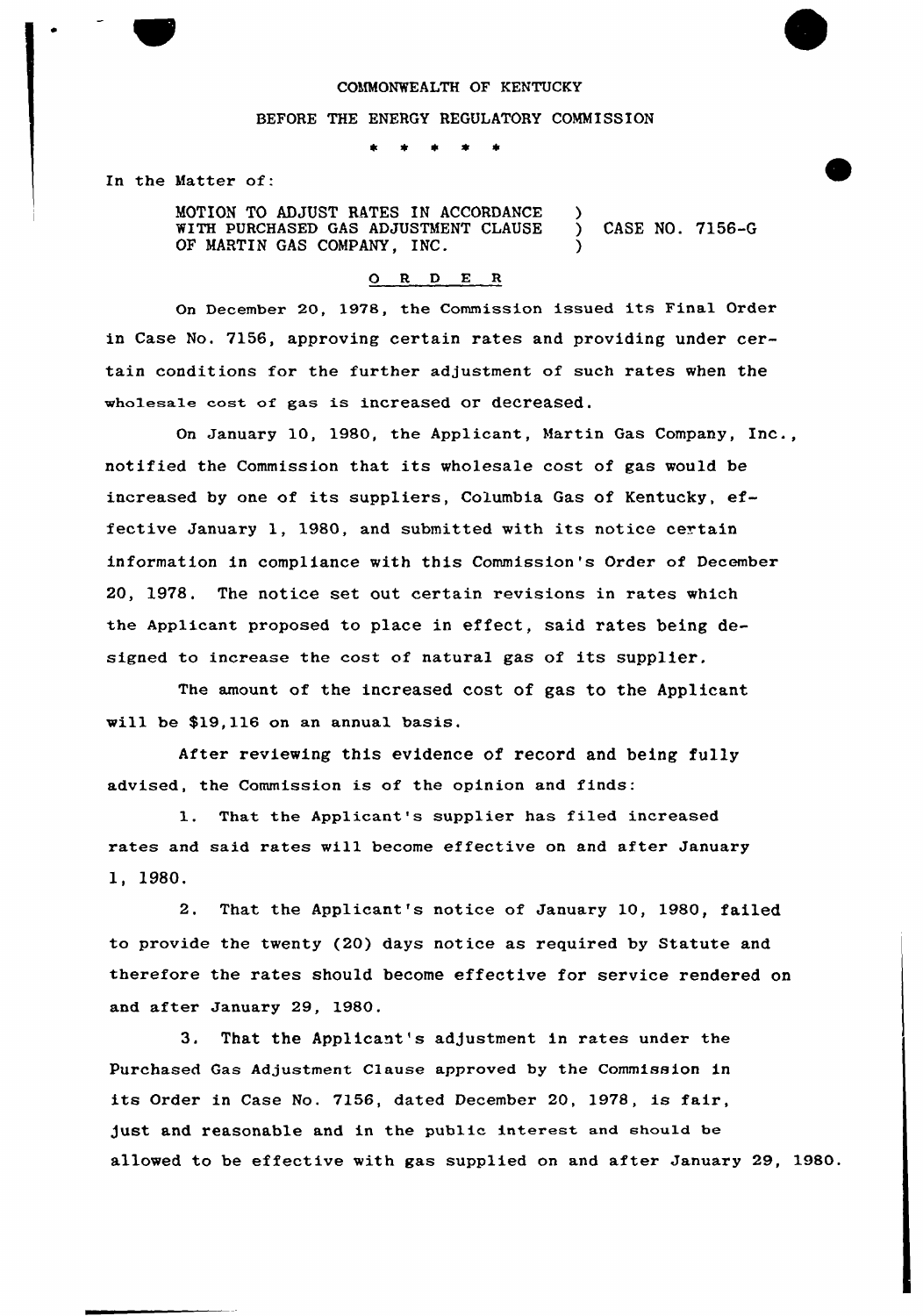IT IS THEREFORE ORDERED that the Purchased Gas Adjustment sought by the Applicant be and the same is hereby approved to be effective with gas supplied on and after January 29, 1980, as set out in Appendix "A" attached hereto and made a part hereof.

IT IS FURTHER ORDERED that for the purpose of the future application of the Purchased Gas Adjustment Clause of the Applicant the Base Rate for purchased gas shall be:

**Commodity** 

Columbia Gas of Kentucky Southeastern Gas Company \$3.073 per MCF 0.140 per MCF

IT IS FURTHER ORDERED that the information furnished this Commission by the Applicant on January 10, 1980, constitutes full compliance with the Commission's Order in Case No. 7156 and any other information ordinarily required to be filed under the Commission's Regulations is hereby waived.

IT IS FURTHER ORDERED that within thirty (30) days after the date of this Order, the Applicant shall file with this Commission its revised tariff sheets setting out the rates approved herein.

> Done at Frankfort, Kentucky<sub>d</sub>.this 1st day of February, 1980. ENERGY REQULATORY COMMISSION

4 For the Commiss

ATTEST:

Secretary